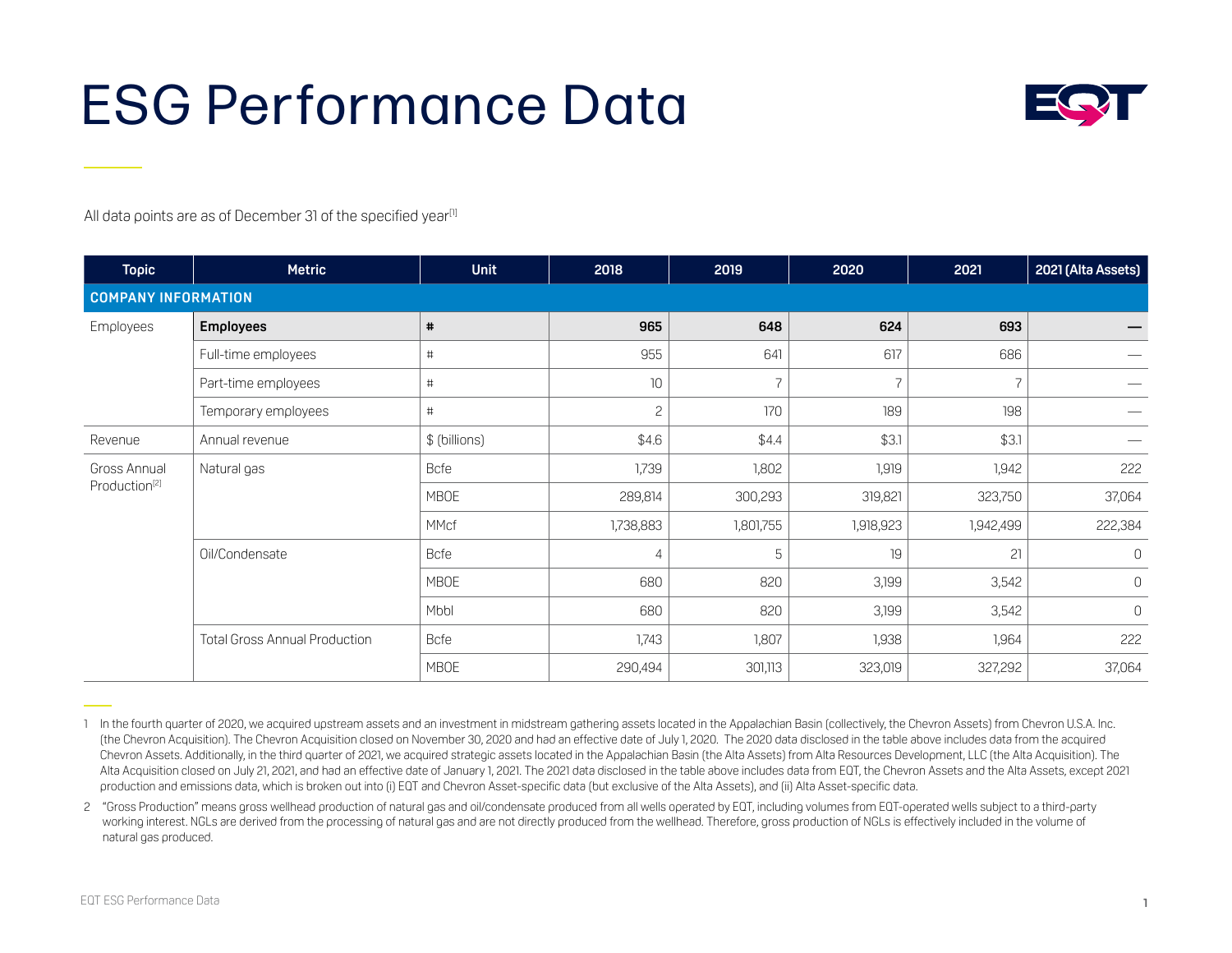| <b>Topic</b>                          | <b>Metric</b>                                                                           | <b>Unit</b>                       | 2018      | 2019      | 2020      | 2021      | 2021 (Alta Assets) |  |  |
|---------------------------------------|-----------------------------------------------------------------------------------------|-----------------------------------|-----------|-----------|-----------|-----------|--------------------|--|--|
| <b>ENVIRONMENTAL</b>                  |                                                                                         |                                   |           |           |           |           |                    |  |  |
| Air Emissions <sup>[3][4]</sup>       | Nitrogen oxides (NO.)                                                                   | kg                                | 3,413,603 | 1,378,736 | 1,209,315 | 894,214   | 296,649            |  |  |
|                                       | Sulfur oxides (SO <sub>2</sub> )                                                        | kg                                | 4,157     | 1,882     | 6,177     | 4,045     | 907                |  |  |
|                                       | Volatile organic compounds (VOC)                                                        | kg                                | 1,646,913 | 1,593,584 | 1,204,410 | 1,121,226 | 26,943             |  |  |
|                                       | Hazardous air pollutants (HAP)                                                          | kg                                | 117,680   | 115,394   | 120,592   | 84,441    | 1,724              |  |  |
|                                       | Particulate matter (PM)                                                                 | kg                                | 112,352   | 44,590    | 37,052    | 86,645    | 13,880             |  |  |
|                                       | Carbon monoxide (CO)                                                                    | kg                                | 949,086   | 487,436   | 369,009   | 422,179   | 113,761            |  |  |
|                                       | Formaldehyde                                                                            | kg                                | 23,856    | 22,038    | 6,456     | 1,210     | 91                 |  |  |
| Biodiversity <sup>[5][6]</sup>        | Leased or owned acreage in legally<br>protected areas - Wetlands total                  | km <sup>2</sup>                   | 182       | 179.4     | 183.1     | 127       |                    |  |  |
|                                       | Leased or owned acreage in legally<br>protected areas - Federal land and<br>parks total | km <sup>2</sup>                   | 1,056     | 1,029.4   | 451.3     | 886.7     |                    |  |  |
|                                       | Biodiversity policy                                                                     | See Biodiversity and Land Impacts |           |           |           |           |                    |  |  |
| GHG<br>Emissions <sup>[7][8][9]</sup> | Production segment Scope 1<br><b>GHG</b> emissions                                      | MT CO <sub>2</sub> e              | 922,039   | 795,693   | 753,109   | 583,914   | 214,388            |  |  |
|                                       | Gathering and Boosting segment<br>Scope 1 GHG emissions                                 | $MT CO2$ e                        | 73,731    | 83,667    | 55,242    | 55,762    | 143,519            |  |  |
|                                       | Total Scope 1 GHG emissions[10]                                                         | MT CO <sub>2</sub> e              | 995,770   | 879,360   | 808,351   | 639,676   | 357,907            |  |  |

3 2020 emissions calculations in this table have been restated from those shown in EQT's 2020 ESG Report to include Production segment air emissions from EQT and the Chevron Assets combined.

4 Figures include Production segment emissions only.

5 We use [U.S. Fish & Wildlife Service](https://www.fws.gov/node/264847) and [USGS](https://www.usgs.gov/programs/gap-analysis-project/science/pad-us-data-download?qt-science_center_objects=0#qt-science_center_objects) data to identify protected wetlands and land areas of high biodiversity.

6 We have certain leases that allow us to drill and develop deep shale formations outside of our primary operating areas in PA, WV, and OH. The 2021 acreage included in this table only includes acreage above such leased deep formation development rights located in PA, WV and OH, as we no longer drill such deep formation rights in any other states and we have no plans to develop such deep formation rights within the next five years.

7 2020 emissions calculations in this table have been restated from those shown in EQT's 2020 ESG Report to include emissions from EQT and the Chevron Assets combined.

8 Although not shown in our Scope 1 GHG emissions figures, we had 6,326, 4,721, 3,775 and 3,628 MT CO<sub>2</sub>e attributable to our fleet operations in 2018, 2019, 2020 and 2021 respectively. Additionally, the Alta Assets had 369 MT CO $_2$ e attributable to its fleet operations in 2021.

9  $\,$  We use the greenhouse global warming potential for CO $_2$ e calculations established in the IPCC Fourth Assessment (AR4–100 year).

10 Includes all Scope 1 emissions (Production segment and Gathering and Boosting segment).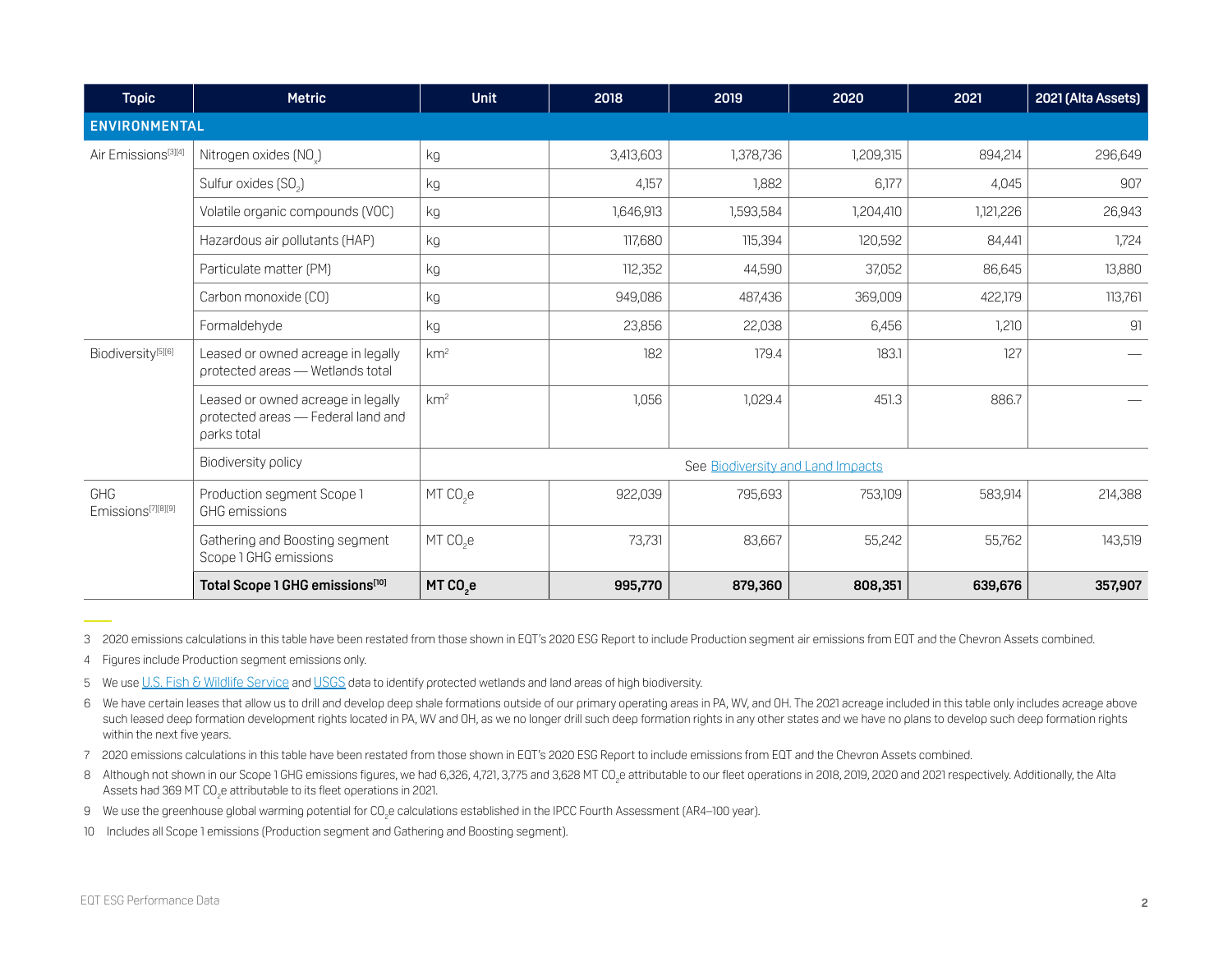| <b>Topic</b>         | <b>Metric</b>                                         | <b>Unit</b>                                                                                                     | 2018                     | 2019                          | 2020           | 2021            | 2021 (Alta Assets) |  |  |  |
|----------------------|-------------------------------------------------------|-----------------------------------------------------------------------------------------------------------------|--------------------------|-------------------------------|----------------|-----------------|--------------------|--|--|--|
| <b>GHG Emissions</b> | Carbon Dioxide (CO <sub>2</sub> ) emissions           | MT CO <sub>2</sub>                                                                                              | 519,715                  | 277,265                       | 327,454        | 264,038         | 216,697            |  |  |  |
|                      | Methane (CH <sub>4</sub> ) emissions                  | MT CH                                                                                                           | 19,002                   | 24,069                        | 19,214         | 15,002          | 5,641              |  |  |  |
|                      | Nitrous Oxide $(N, 0)$ emissions                      | MT N <sub>2</sub> 0                                                                                             | 3                        |                               | $\overline{c}$ | $\overline{c}$  |                    |  |  |  |
|                      | Scope 2 GHG emissions[11]                             | MT CO <sub>2</sub> e                                                                                            | —                        |                               | 2,814          | 4,619           | 680                |  |  |  |
|                      | Carbon Dioxide (CO <sub>2</sub> ) emissions           | MT CO <sub>2</sub> e                                                                                            | —                        | $\overbrace{\hspace{15em}}$   | 2,796          | 4,591           | 676                |  |  |  |
|                      | Methane (CH <sub>4</sub> ) emissions                  | $MT CO2$ e                                                                                                      |                          | $\overbrace{\phantom{aaaaa}}$ | 7              | 10 <sup>°</sup> |                    |  |  |  |
|                      | Nitrous Oxide $(N, 0)$ emissions                      | $MT CO2$ e                                                                                                      | $\overline{\phantom{0}}$ | $\overbrace{\hspace{15em}}$   | 11             | 18              | 3                  |  |  |  |
|                      | Scope 3 GHG emissions[12]                             | MT CO <sub>2</sub> e                                                                                            | –                        |                               | 87,465,365     | 100,939,396     |                    |  |  |  |
|                      | Emissions reductions initiatives                      | See Climate and GHG Emissions                                                                                   |                          |                               |                |                 |                    |  |  |  |
|                      | Climate change policy                                 | See Climate and GHG Emissions                                                                                   |                          |                               |                |                 |                    |  |  |  |
|                      | Production segment GHG<br>emissions intensity[13]     | Production<br>Segment Scope<br>1 GHG Emissions<br>(MT CO <sub>2</sub> e) / Gross<br>Annual Production<br>(Bcfe) | 529                      | 440                           | 389            | 297             | 966                |  |  |  |
|                      | Production segment methane<br>emissions intensity[14] | Calculated<br>according to the<br><b>ONE Future Protocol</b>                                                    | 0.060%                   | 0.060%                        | 0.054%         | 0.039%          |                    |  |  |  |

<sup>11</sup> We began tracking our Scope 2 emissions in 2020. We use the location-based method for calculating our Scope 2 emissions. Given the timing of the closing of the Chevron Acquisition in the fourth quarter of 2020, our 2020 Scope 2 emissions do not include possible indirect emissions associated with the Chevron Assets. However, our 2021 Scope 2 emissions include indirect emissions associated with the Chevron Assets. Scope 2 emissions from the Alta Assets have been disclosed separately as noted in the table.

- 12 We began tracking our Scope 3 emissions in 2020. 2020 Scope 3 emissions include only indirect emissions from EQT's operations, and exclude possible indirect emissions associated with the Chevron Assets. 2021 Scope 3 emissions includes indirect emissions from the Chevron Assets and the Alta Assets.
- 13 Includes Scope 1 Production segment GHG emissions only. The 2020 emissions intensity calculation in this table has been restated from that shown in EQT's 2020 ESG Report to include Production segment emissions and production from both EQT and the Chevron Assets combined.
- 14 Includes Scope 1 Production segment methane emissions only. The 2020 methane emissions intensity show in this table includes emissions and production from EQT and the Chevron Assets. The 2021 methane emissions intensity show in this table includes emissions and production from EQT, the Chevron Assets and the Alta Assets.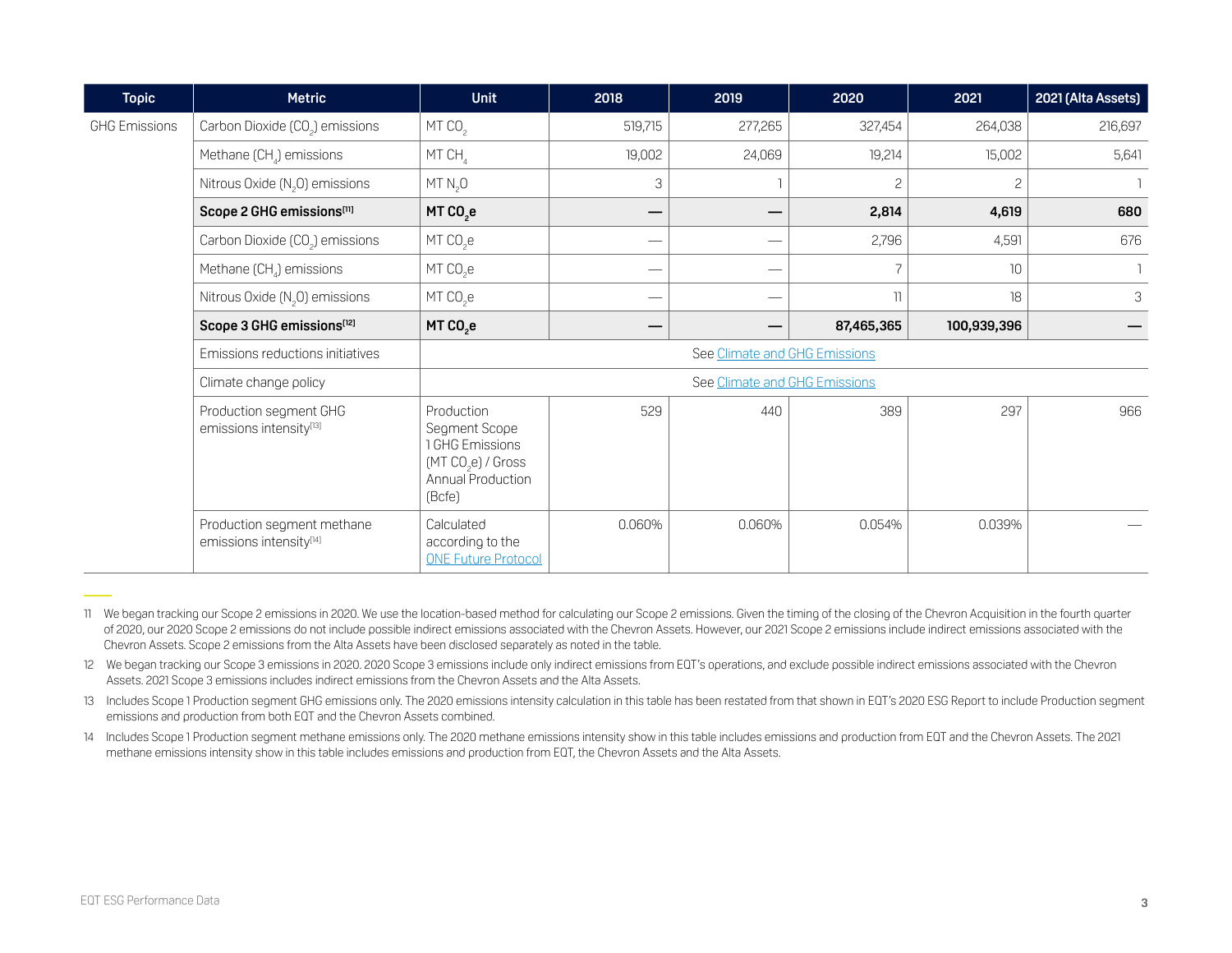| <b>Topic</b>                | <b>Metric</b>                                       | <b>Unit</b>                          | 2018         | 2019           | 2020           | 2021         | 2021 (Alta Assets) |  |  |  |
|-----------------------------|-----------------------------------------------------|--------------------------------------|--------------|----------------|----------------|--------------|--------------------|--|--|--|
| Energy                      | Electricity consumption                             | GJ                                   | 18,788       | 18,349         | 14,615         | 15,014       |                    |  |  |  |
|                             | Heating consumption                                 | GJ                                   | 10,993       | 10,620         | 8,695          | 8,087        |                    |  |  |  |
|                             | Total energy consumption                            | GJ                                   | 29,782       | 28,969         | 23,310         | 23,101       |                    |  |  |  |
|                             | Energy efficiency policy                            | Yes                                  |              |                |                |              |                    |  |  |  |
| Environmental<br>Management | Environmental quality<br>management policy          | See Biodiversity and Land Impacts    |              |                |                |              |                    |  |  |  |
|                             | Environmental supply<br>chain management            | See Climate and GHG Emissions; Water |              |                |                |              |                    |  |  |  |
|                             | Environmental fines - number                        | #                                    | 13           | 6              | 8              | 5            |                    |  |  |  |
|                             | Environmental fines - dollar amount <sup>[15]</sup> | \$                                   | \$2,558,016  | \$924,490      | \$266,640      | \$609,325    |                    |  |  |  |
| Waste                       | Waste reduction policy                              | Yes                                  |              |                |                |              |                    |  |  |  |
|                             | Hazardous waste                                     |                                      |              |                |                |              |                    |  |  |  |
|                             | Total solids                                        | Tons                                 | $\mathbf 0$  | $\mathbf 0$    | $\mathsf{O}$   | $\Omega$     |                    |  |  |  |
|                             | Total liquids                                       | <b>Bbls</b>                          | $\mathsf{O}$ | $\overline{0}$ | 0              | $\mathbf 0$  |                    |  |  |  |
|                             | Non-hazardous waste                                 |                                      |              |                |                |              |                    |  |  |  |
|                             | Total solids                                        | Tons                                 | 393,726      | 269,352        | 147,514        | 155,635      |                    |  |  |  |
|                             | Total liquids                                       | <b>Bbls</b>                          | 29,649,233   | 22,025,359     | 22,857,571     | 24,277,730   |                    |  |  |  |
|                             | Waste recycled                                      | Tons                                 | $\mathbf{0}$ | $\overline{0}$ | $\overline{0}$ | $\mathbf{0}$ |                    |  |  |  |
|                             | Waste sent to landfill                              | Tons                                 | 393,726      | 237,748        | 124,461        | 140,002      |                    |  |  |  |
| Water                       | Total water consumed/used[16]                       | Thousands of m <sup>3</sup>          | 14,291       | 10,177         | 8,577          | 8,798        |                    |  |  |  |
|                             | Total freshwater consumed <sup>[17]</sup>           | Thousands of m <sup>3</sup>          | 8,933        | 7,483          | 6,517          | 6,303        |                    |  |  |  |
|                             | Surface water                                       | Thousands of m <sup>3</sup>          | 5,453        | 1,208          | 406            | 1,411        |                    |  |  |  |

15 2018 data includes a settlement for an incident that occured in 2012 in Tioga County, PA.

16 Due to the nature of natural gas extraction, virtually all water that we withdraw is used immediately; therefore, "water withdrawal" and "water consumption" are synonymous for our purposes.

17 We operate primarily within areas with very low to low Baseline Water Stress (<20%) and very low risk to water depletion. Some wells operated by us within Tioga County, PA have medium Baseline Water Stress.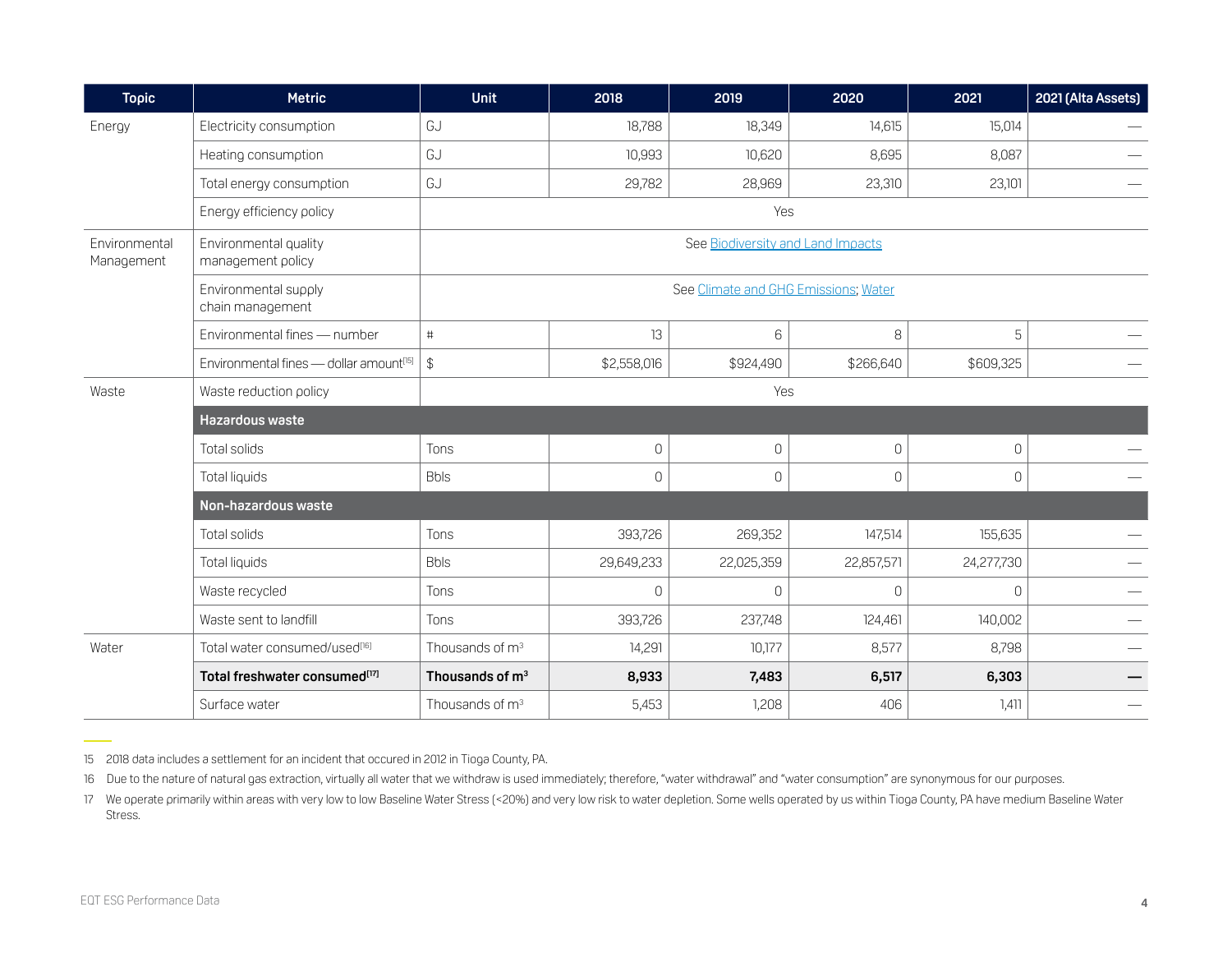| <b>Topic</b>             | <b>Metric</b>                                                     | <b>Unit</b>                     | 2018         | 2019         | 2020         | 2021         | 2021 (Alta Assets) |  |  |
|--------------------------|-------------------------------------------------------------------|---------------------------------|--------------|--------------|--------------|--------------|--------------------|--|--|
| Water                    | Groundwater                                                       | Thousands of m <sup>3</sup>     | 8            | $\Omega$     | $\mathbf{0}$ | < 0.1        |                    |  |  |
|                          | Third-party water and municipal                                   | Thousands of $m3$               | 3,472        | 6,275        | 6,111        | 4,892        |                    |  |  |
|                          | Non-freshwater consumed                                           | Thousands of m <sup>3</sup>     | 5,358        | 2,694        | 2,060        | 2,495        |                    |  |  |
|                          | Saltwater                                                         | Thousands of m <sup>3</sup>     | $\mathsf{O}$ | 0            | $\mathsf{O}$ | $\Omega$     |                    |  |  |
|                          | Produced water <sup>[18]</sup>                                    | Thousands of m <sup>3</sup>     | 5,298        | 2,672        | 1,942        | 2,346        |                    |  |  |
|                          | Wastewater <sup>[19]</sup>                                        | Thousands of m <sup>3</sup>     | 60           | 22           | 118          | 149          |                    |  |  |
|                          | Total volume of produced water                                    | Thousands of m <sup>3</sup>     | 3,631        | 3,460        | 3,370        | 3,860        |                    |  |  |
|                          | Amount and percent of produced<br>water discharged                | Thousands of $m^3(\%)$          | $0(0\%)$     | $0(0\%)$     | $0(0\%)$     | $0(0\%)$     |                    |  |  |
|                          | Amount and percent of produced<br>water injected                  | Thousands of m <sup>3</sup> (%) | 269 (7%)     | 659 (19%)    | 906 (27%)    | 692 (18%)    |                    |  |  |
|                          | Amount and percent of produced<br>water recycled <sup>[20]</sup>  | Thousands of m <sup>3</sup> (%) | 3,362 (93%)  | 2,801 (81%)  | 2,464 (73%)  | 3,168 (82%)  |                    |  |  |
|                          | Volume of hydrocarbons discharged<br>to the environment via water | <b>BOE</b>                      | $\mathbf{0}$ | $\Omega$     | $\mathbf 0$  | 56.1         |                    |  |  |
|                          | Water policy                                                      | See Water                       |              |              |              |              |                    |  |  |
| Spills                   | Total spills resulting in release                                 | $\#$                            | 63           | 70           | 90           | 68           |                    |  |  |
|                          | Amount of spills resulting in release                             | <b>BOE</b>                      | 415          | 199          | 386          | 23,512       |                    |  |  |
| <b>SOCIAL</b>            |                                                                   |                                 |              |              |              |              |                    |  |  |
| Community<br>Investments | Total investments - EQT<br>Corporation <sup>[21]</sup>            | $\frac{1}{2}$                   | \$11,571,077 | \$23,918,539 | \$28,118,000 | \$28,451,134 |                    |  |  |
|                          | Total grants and contributions - EQT<br>Foundation                | \$                              | \$7,778,600  | \$5,111,970  | \$3,662,864  | \$3,052,508  |                    |  |  |

18 Includes all impaired water (produced, flowback, drilling, containment and cellar water).

19 Includes impaired water used from other operators and third-party recycling centers.

20 This is the amount of EQT produced water that is recycled by any means, including reused at EQT sites, delivered directly to third party to articly to third party fracs via recycling facilities, or evaporated and/or treated and discharged to the environment without creating additional waste streams.

21 Includes philanthropic investments, donations, and road and infrastructure investments made by EQT Corporation.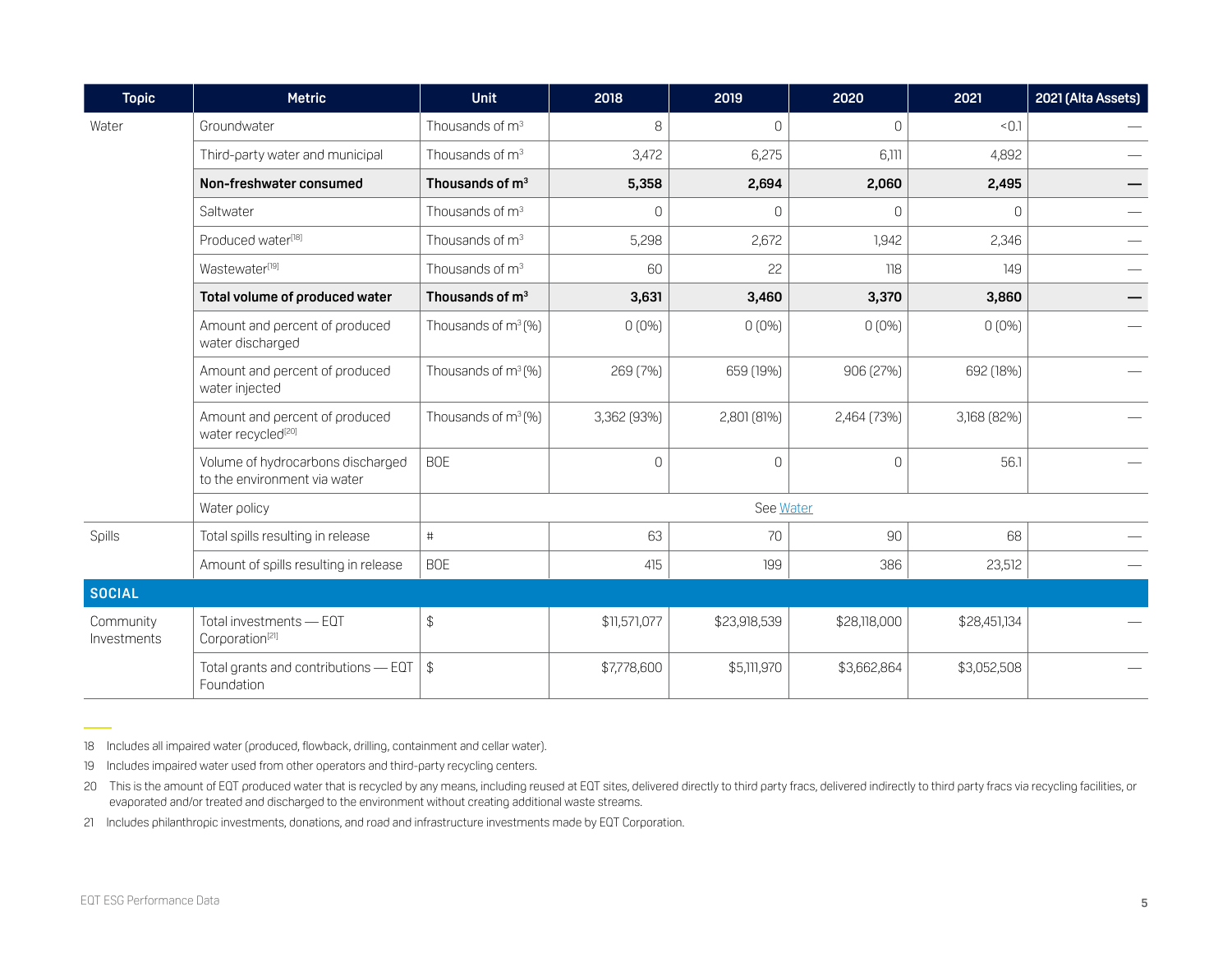| <b>Topic</b>                                                     | <b>Metric</b>                                                               | <b>Unit</b>                                                                                    | 2018                     | 2019                     | 2020      | 2021      | 2021 (Alta Assets) |  |  |
|------------------------------------------------------------------|-----------------------------------------------------------------------------|------------------------------------------------------------------------------------------------|--------------------------|--------------------------|-----------|-----------|--------------------|--|--|
| Volunteer Hours                                                  | Total hours volunteered by<br>EQT employees[22]                             | #                                                                                              |                          |                          |           | 6,981     |                    |  |  |
| Royalties Paid                                                   | Total royalties paid annually <sup>[23]</sup>                               | \$ (millions)                                                                                  | $\overline{\phantom{0}}$ | $\overline{\phantom{a}}$ | \$355     | \$731     |                    |  |  |
| Employee<br>Diversity                                            | Percentage of employees<br>who are male                                     | $\%$                                                                                           | 72%                      | 76%                      | 74%       | 75%       |                    |  |  |
|                                                                  | Percentage of employees<br>who are female                                   | $\%$                                                                                           | 28%                      | 24%                      | 26%       | 25%       |                    |  |  |
|                                                                  | Percentage of employees who<br>are of a minority population <sup>[24]</sup> | $\%$                                                                                           | 6%                       | 6%                       | 6%        | 6%        |                    |  |  |
| Employee                                                         | Training policy                                                             | See Talent Attraction and Retention                                                            |                          |                          |           |           |                    |  |  |
|                                                                  | Employee ESG training                                                       | See Ethics and Integrity; Spills; Occupational Health and Safety; Community Impacts and Safety |                          |                          |           |           |                    |  |  |
| Employee                                                         | Voluntary turnover <sup>[25]</sup>                                          | $\#$                                                                                           |                          | 52                       | 40        | 34        |                    |  |  |
|                                                                  | Total turnover                                                              | $\#$                                                                                           | 463                      | 362                      | 72        | 116       |                    |  |  |
| Development<br>Retention<br>Worker<br>Safety <sup>[26][27]</sup> | Fatalities from work-related injuries<br>- Employees                        | # (rate)                                                                                       | 0(0)                     | 0(0)                     | 0(0)      | 0(0)      |                    |  |  |
|                                                                  | Fatalities from work-related<br>injuries - Contractors                      | # (rate)                                                                                       | 2(0.01)                  | 0(0)                     | 0(0)      | 0(0)      |                    |  |  |
|                                                                  | Workforce accidents - Employees                                             | # (rate)                                                                                       | 39 (3.20)                | 16 (1.98)                | 13 (2.02) | 11(1.63)  |                    |  |  |
|                                                                  | Workforce accidents - Contractors                                           | # (rate)                                                                                       | 372 (3.04)               | 173 (2.44)               | 64 (2.18) | 81 (3.20) |                    |  |  |
|                                                                  | Lost time accidents - Employees                                             | # (rate)                                                                                       | 0(0.00)                  | 1(0.12)                  | 3(0.47)   | 0(0)      |                    |  |  |
|                                                                  | Lost time accidents - Contractors                                           | # (rate)                                                                                       | 29 (0.24)                | 10(0.14)                 | 6(0.20)   | 5(0.20)   |                    |  |  |
|                                                                  | Recordable work-related injuries<br>(including fatalities) - Employees      | # (rate)                                                                                       | 6(0.49)                  | 4(0.49)                  | 5(0.78)   | 2(0.30)   |                    |  |  |
|                                                                  | Recordable work-related injuries<br>(including fatalities) - Contractors    | # (rate)                                                                                       | 98 (0.80)                | 29 (0.41)                | 15(0.51)  | 18(0.71)  |                    |  |  |

22 We began disclosing this metric in 2021.

23 We began disclosing this metric in 2020.

24 Minority population includes American Indian/Alaska Native, Asian, Black/African American, Hispanic or Latino or any employee disclosing two or more races.

25 We began disclosing this metric in 2019.

26 All safety metrics Per 200,000 hours worked

27 2021 safety metrics do not include incidents related to the Alta Assets and Alta's employees and contractors which occurred prior to EQT's acquisition of such Alta Assets on July 21, 2021.

EQT ESG Performance Data **6**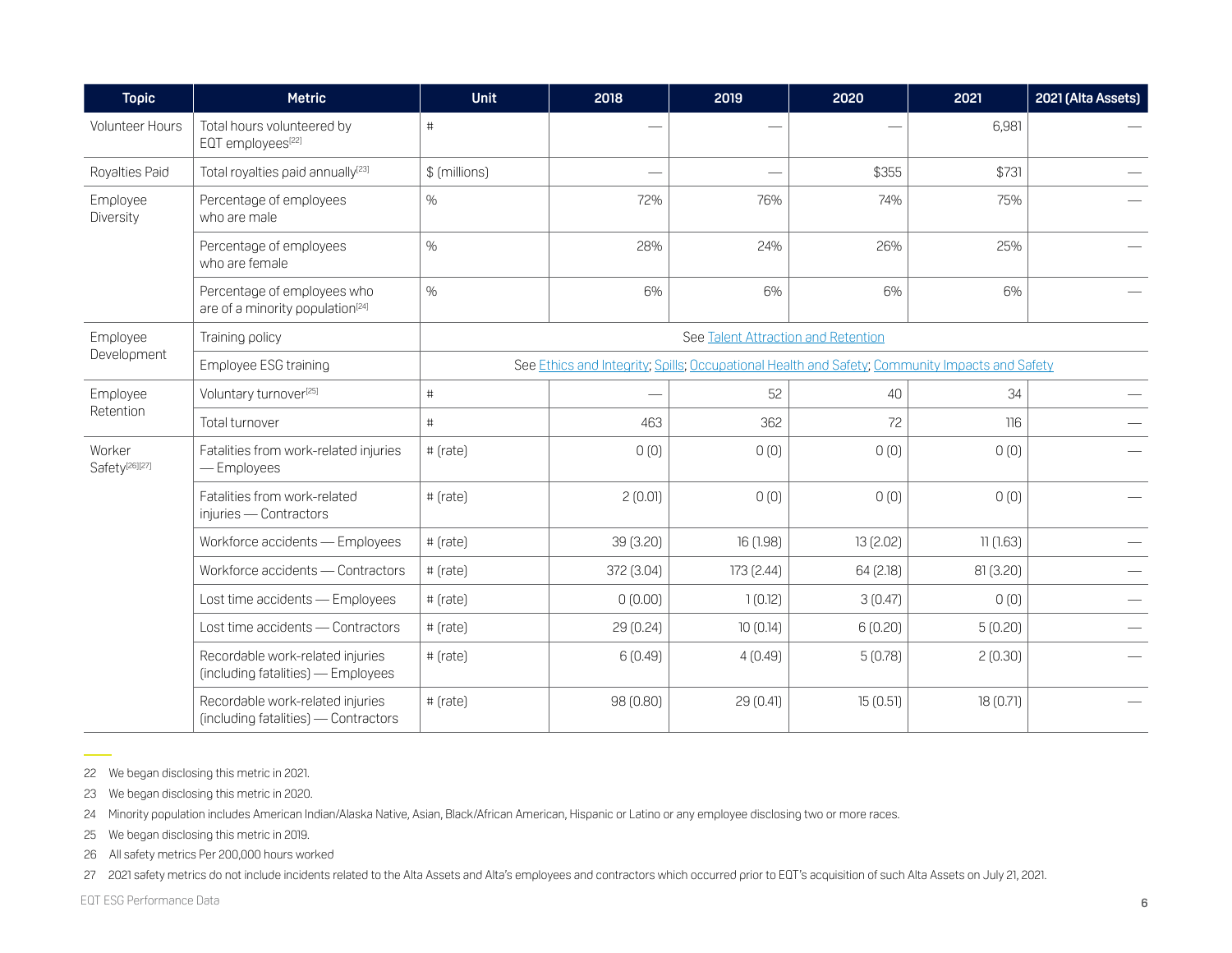| <b>Topic</b>                         | <b>Metric</b>                                                                                                         | <b>Unit</b>              | 2018                                                                                                                                                                                                                           | 2019           | 2020           | 2021            | 2021 (Alta Assets) |  |  |  |
|--------------------------------------|-----------------------------------------------------------------------------------------------------------------------|--------------------------|--------------------------------------------------------------------------------------------------------------------------------------------------------------------------------------------------------------------------------|----------------|----------------|-----------------|--------------------|--|--|--|
| Worker<br>Safety <sup>[26][27]</sup> | Total recordable incident rate (TRIR)<br>-Employees                                                                   | Rate                     | 0.49                                                                                                                                                                                                                           | 0.49           | 0.78           | 0.30            |                    |  |  |  |
|                                      | Total recordable incident rate (TRIR)<br>- Contractors                                                                | Rate                     | 0.80                                                                                                                                                                                                                           | 0.41           | 0.51           | 0.71            |                    |  |  |  |
|                                      | Total recordable incident rate (TRIR)<br>-Short-service employees                                                     | Rate                     | $\mathsf{O}$                                                                                                                                                                                                                   | 0.25           | $\mathbf 0$    | $\Omega$        |                    |  |  |  |
| Suppliers                            | Dollars spent with suppliers that are<br>minority owned businesses (MBOs) <sup>[28]</sup>                             | \$ (millions)            | e de la provincia de la provincia de la provincia de la provincia de la provincia de la provincia de la provincia de la provincia de la provincia de la provincia de la provincia de la provincia de la provincia de la provin | \$174.8        | \$75.7         | \$70.7          |                    |  |  |  |
|                                      | Percentage of total annual non-<br>publicly traded company supplier<br>spend spent with MBO suppliers <sup>[28]</sup> | $\%$                     | $\sim$                                                                                                                                                                                                                         | 9.3%           | 9.3%           | 8.4%            |                    |  |  |  |
|                                      | Number of MBO suppliers that EQT<br>spent money with during the year <sup>[28]</sup>                                  | #                        |                                                                                                                                                                                                                                | 84             | 49             | 47              |                    |  |  |  |
|                                      | Supplier sustainability guidelines                                                                                    | See Ethics and Integrity |                                                                                                                                                                                                                                |                |                |                 |                    |  |  |  |
|                                      | Supply chain management                                                                                               | See Corporate Profile    |                                                                                                                                                                                                                                |                |                |                 |                    |  |  |  |
| <b>GOVERNANCE</b>                    |                                                                                                                       |                          |                                                                                                                                                                                                                                |                |                |                 |                    |  |  |  |
| Board of                             | Number of Board members                                                                                               | $\#$                     | 12                                                                                                                                                                                                                             | 12             | 12             | 12              |                    |  |  |  |
| <b>Directors</b><br>Composition      | Board members - Independent                                                                                           | $\#$                     | 10                                                                                                                                                                                                                             | 10             | 10             | 10 <sup>°</sup> |                    |  |  |  |
|                                      | Board members - Non-Independent                                                                                       | $\#$                     | $\mathbf{2}$                                                                                                                                                                                                                   | $\overline{c}$ | $\overline{c}$ | $\overline{c}$  |                    |  |  |  |
|                                      | Board members - Female                                                                                                | $\#$                     | $\ensuremath{\mathsf{3}}$                                                                                                                                                                                                      | 6              | 6              | 6               |                    |  |  |  |
|                                      | Board members - Male                                                                                                  | $\#$                     | $\mathsf g$                                                                                                                                                                                                                    | 6              | 6              | 6               |                    |  |  |  |
|                                      | Board members - Minority <sup>[29]</sup>                                                                              | $\#$                     | $\mathsf{O}\xspace$                                                                                                                                                                                                            | $\mathbf 0$    | $\mathbb O$    | $\overline{1}$  |                    |  |  |  |
|                                      | Board members - Non-Minority                                                                                          | $\#$                     | 12                                                                                                                                                                                                                             | 12             | 12             | $\overline{1}$  |                    |  |  |  |
|                                      | Board members - Under 30 years old                                                                                    | $\#$                     | $\mathsf{O}$                                                                                                                                                                                                                   | $\mathbf{0}$   | $\mathbf 0$    | $\Omega$        |                    |  |  |  |
|                                      | Board members - 30-50 years old                                                                                       | $\#$                     | $\overline{c}$                                                                                                                                                                                                                 | $\overline{c}$ | $\overline{c}$ | $\overline{c}$  |                    |  |  |  |
|                                      | Board members - Over 50 years old                                                                                     | $\#$                     | 10                                                                                                                                                                                                                             | 10             | 10             | 10              |                    |  |  |  |

28 We began disclosing this metric in 2019.

29 Minority population includes American Indian/Alaska Native, Asian, Black/African American, Hispanic or Latino or any employee disclosing two or more races.